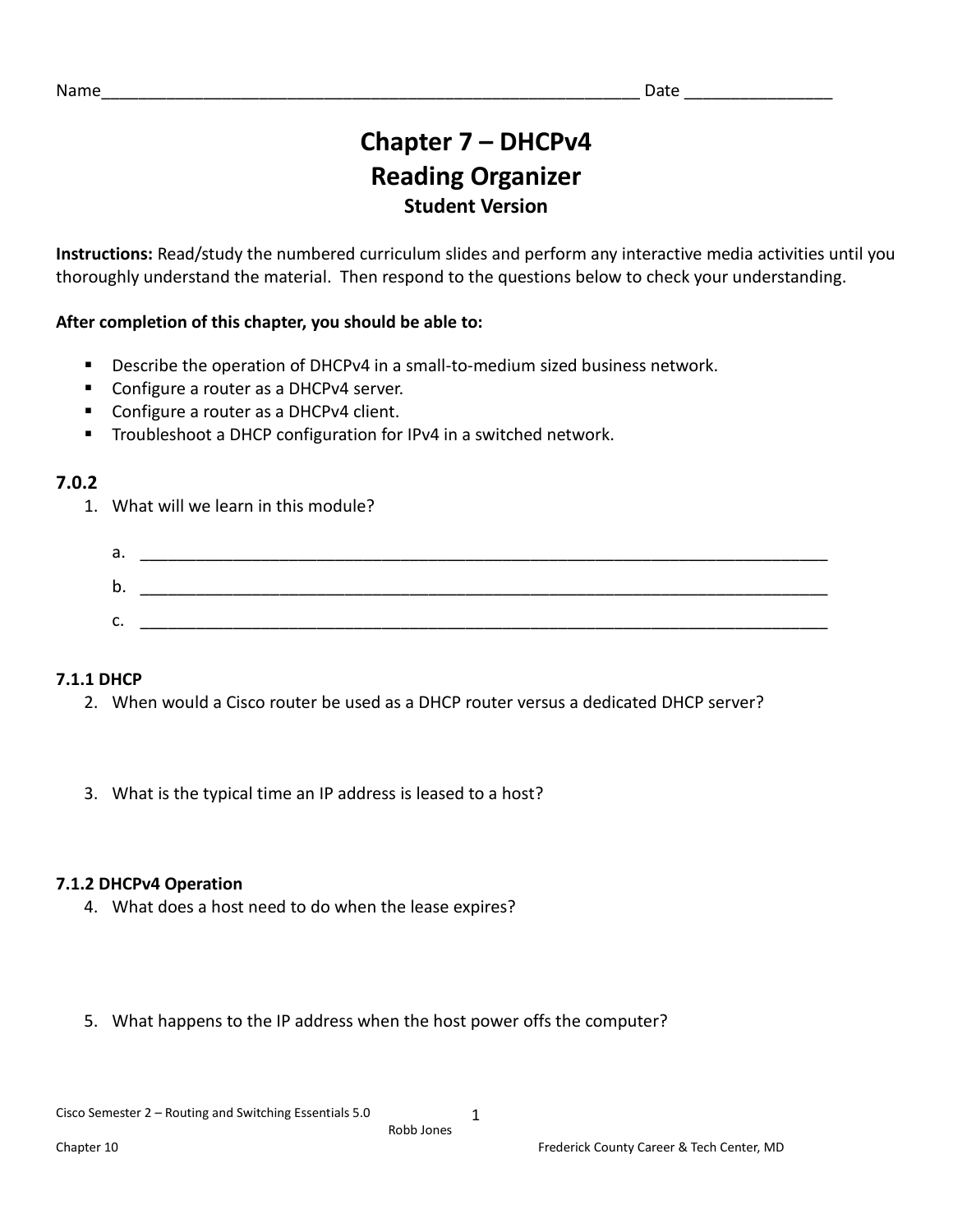### **7.1.3 Steps to Obtain a Lease**

6. List and define the four-step DHCP process:

|    | a. $\qquad \qquad$ |  |
|----|--------------------|--|
|    |                    |  |
|    |                    |  |
|    |                    |  |
|    |                    |  |
| c. |                    |  |
|    |                    |  |
|    |                    |  |
| d. |                    |  |

### **7.1.4 Steps to Renew a Lease**

7. What are the two steps a device will use to renew a lease from a DHCP server? (Memorize!)

a. \_\_\_\_\_\_\_\_\_\_\_\_\_\_\_\_\_\_\_\_\_\_\_\_\_\_\_\_\_ -

b. \_\_\_\_\_\_\_\_\_\_\_\_\_\_\_\_\_\_\_\_\_\_\_\_\_\_\_\_\_ -

# **7.1.5 Check Your Understanding – DHCPv4 Concepts**

# **7.2 Configure a Cisco IOS DHCPv4 Server**

### **7.2.1 Cisco IOS DHCPv4 Server**

8. Why may a dedicated DHCP server be a better option than using a Cisco router?

### **7.2.2 Steps to Configure a Cisco IOS DHCPv4 Server**

9. What are the three steps to configure a Cisco IOS DHCPv4 server and describe them?

a. Step 1:\_\_\_\_\_\_\_\_\_\_\_\_\_\_\_\_\_\_\_\_\_\_\_\_\_\_\_\_\_\_\_\_\_\_\_\_\_\_ -

- b. Step 2: \_\_\_\_\_\_\_\_\_\_\_\_\_\_\_\_\_\_\_\_\_\_\_\_\_\_\_\_\_\_\_\_\_\_\_\_\_\_ -
- c. Step 3: \_\_\_\_\_\_\_\_\_\_\_\_\_\_\_\_\_\_\_\_\_\_\_\_\_\_\_\_\_\_\_\_\_\_\_\_\_\_ -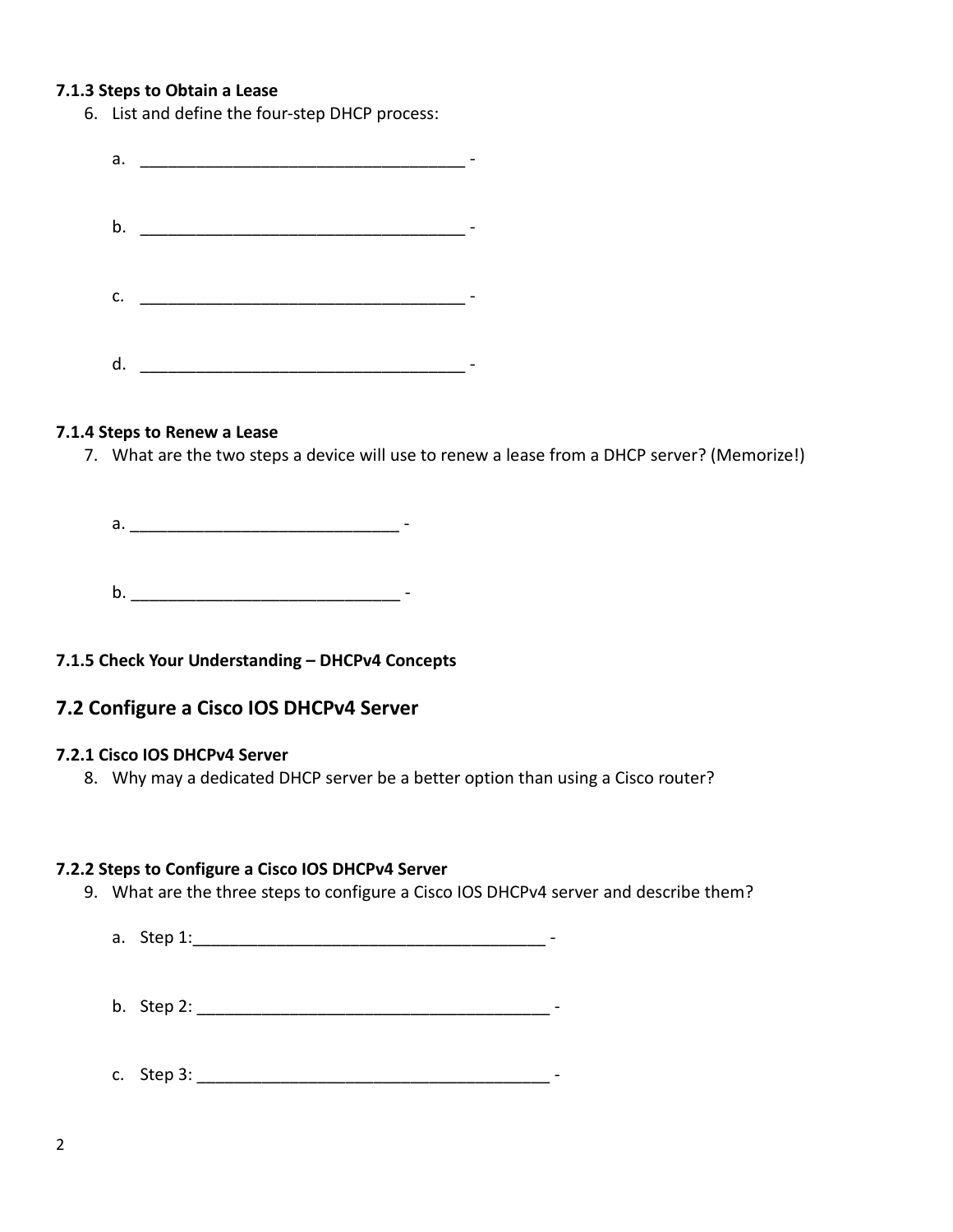### **7.2.4 DHCPv4 Verification Commands**

10. What command can be used to verify the operation of DHCPv4?

11. What does the show *ip dhcp server statistics* command accomplish?

#### **7.2.5 Verify DHCPv4 is Operational**

12. What are the four IOS commands that you can use to verify that DHCP is operational?



#### **7.2.6 Syntax Checker - Configure DHCPv4**

#### **7.2.7 Disable the Cisco IOS DHCPv4 Server**

13. What is the command to disable the router's DHCP service?

14. What is the command to reenable the router's DHCP service?

#### **7.2.8 DHCPv4 Relay**

15. Describe what a DHCPv4 relay is used for?

#### 16. Describe what an **ip helper-address** is, why is it used?

3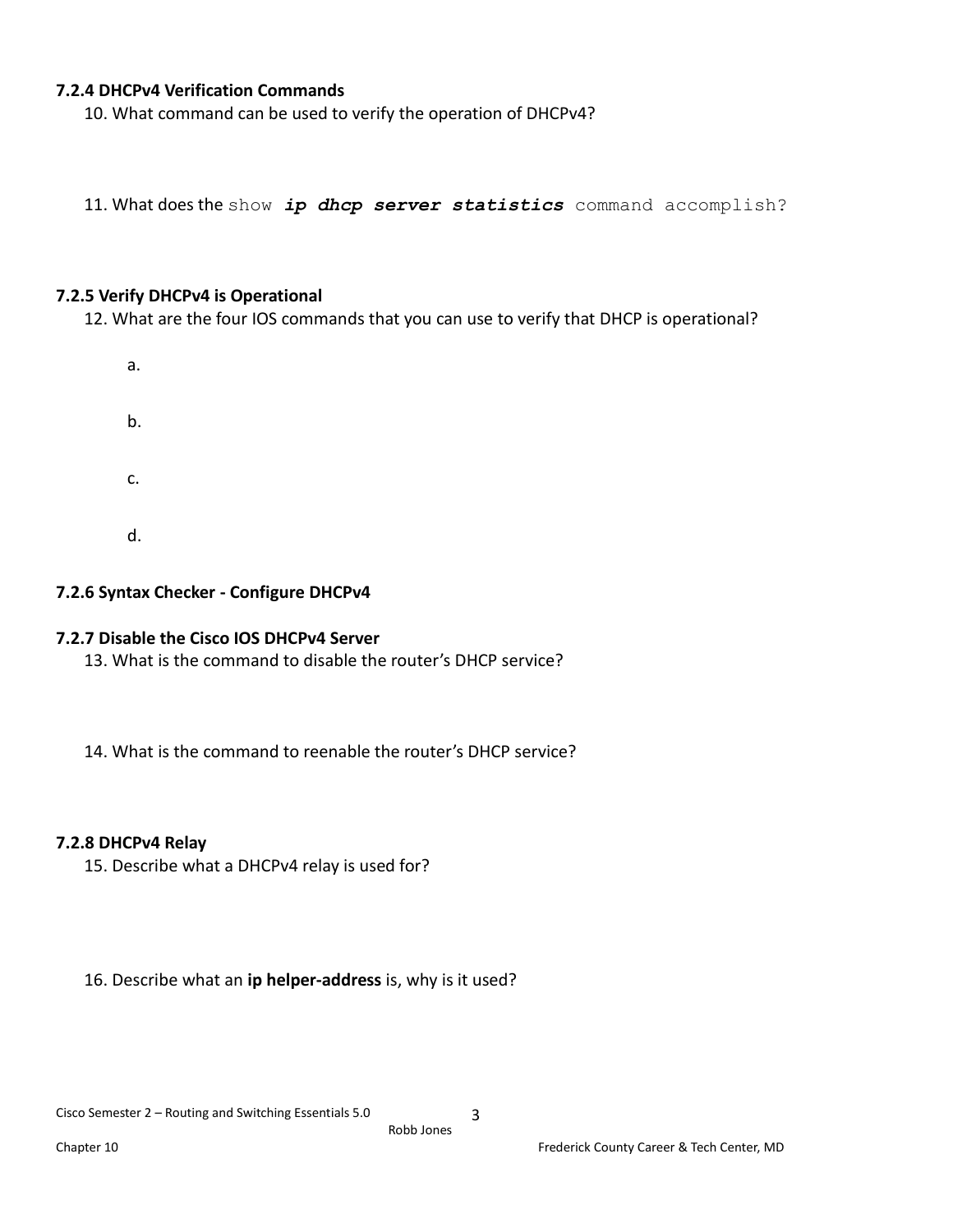### **7.2.9 Other Service Broadcasts Relayed**

17. What are the other services enabled through the router by use of the ip helper-address command?

- 1.
- 2.
- 
- 3.
- 4.
- 5.
- 6.
- 7.
- 8.

# **7.2.10 Packet Tracer - Configure DHCPv4**

# **7.3 Configure a DHCPv4 Client**

### **7.3.1 Cisco Router as a DHCPv4 Client**

18. Why would you want to configure a Cisco router to be an DHCPv4 client?

19. What is the command to make the router into a DHCPv4 client?

20. Do you configure the router or the router's interface?

# **7.3.3 Home Router as a DHCPv4 Client**

21. How is configuring a home router different than configuring a business class router?